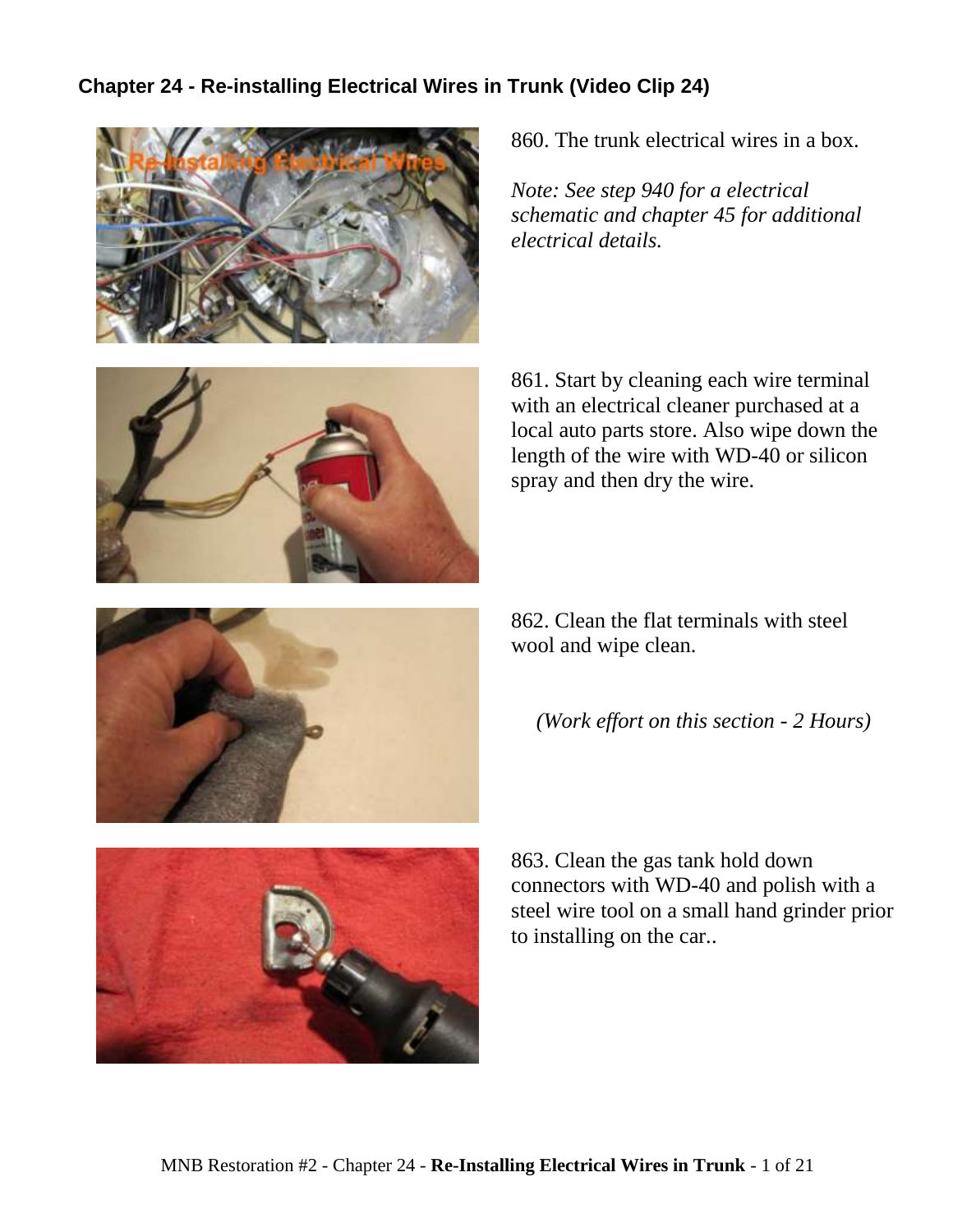



864. Install the gas tank as shown in Chapter 5, Step 130.

865. Clean the gas tank filler tube clamps with WD-40 and polish with a steel wire tool on a hand grinder.

866. Install the gas tank filler tube and overflow tube.



867. The gas tank now reinstalled.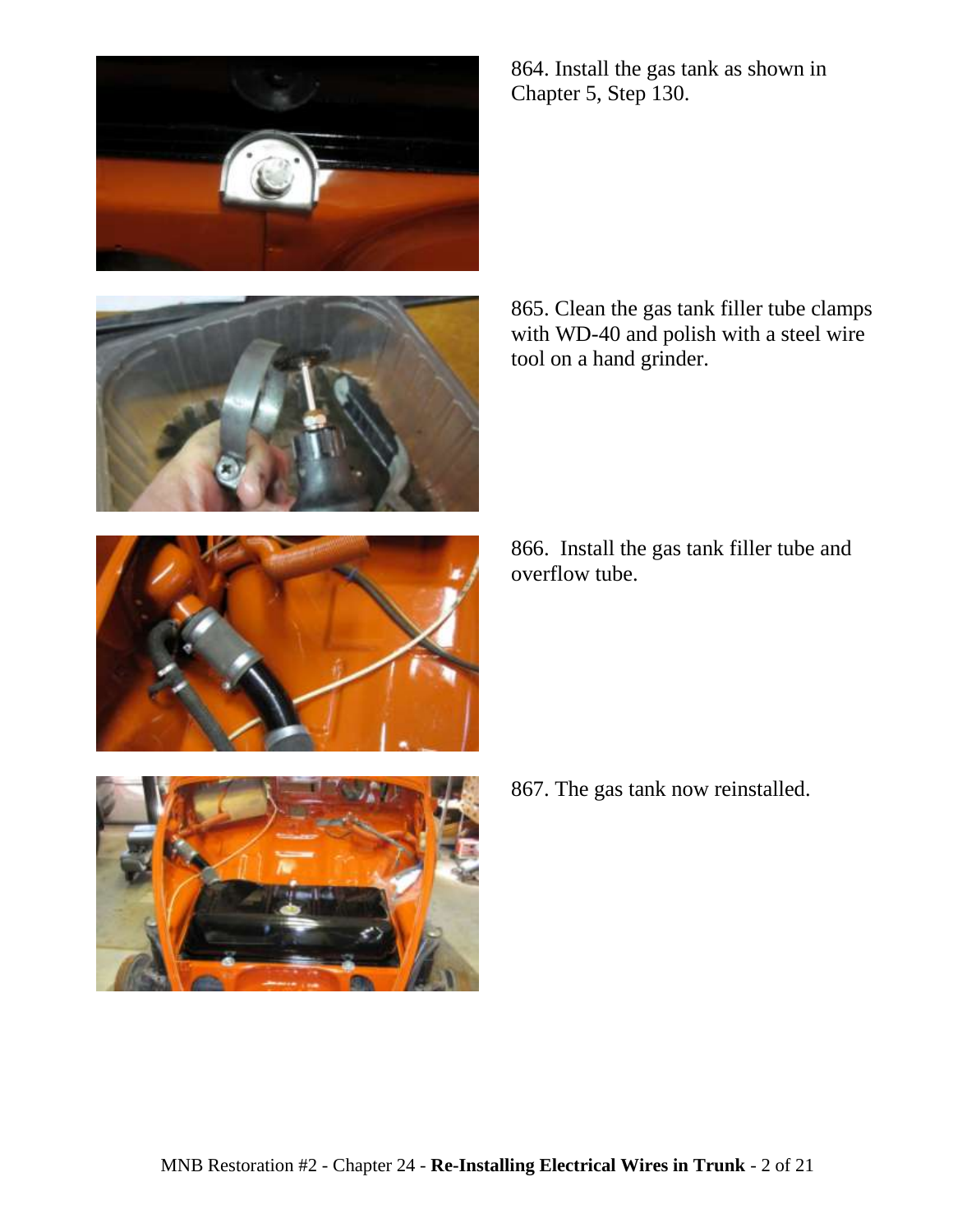





868. Bend closed the cable clip for the hood release cable with a flathead screwdriver.

869. Carefully, snap in the cable clip for the hood release cable.

870. Fasten the cable clamp for the hood release cable from the pocket to the hood release catch. Place the pocket support block in place and position the pocket.

871. Install the fresh air control unit behind the dash.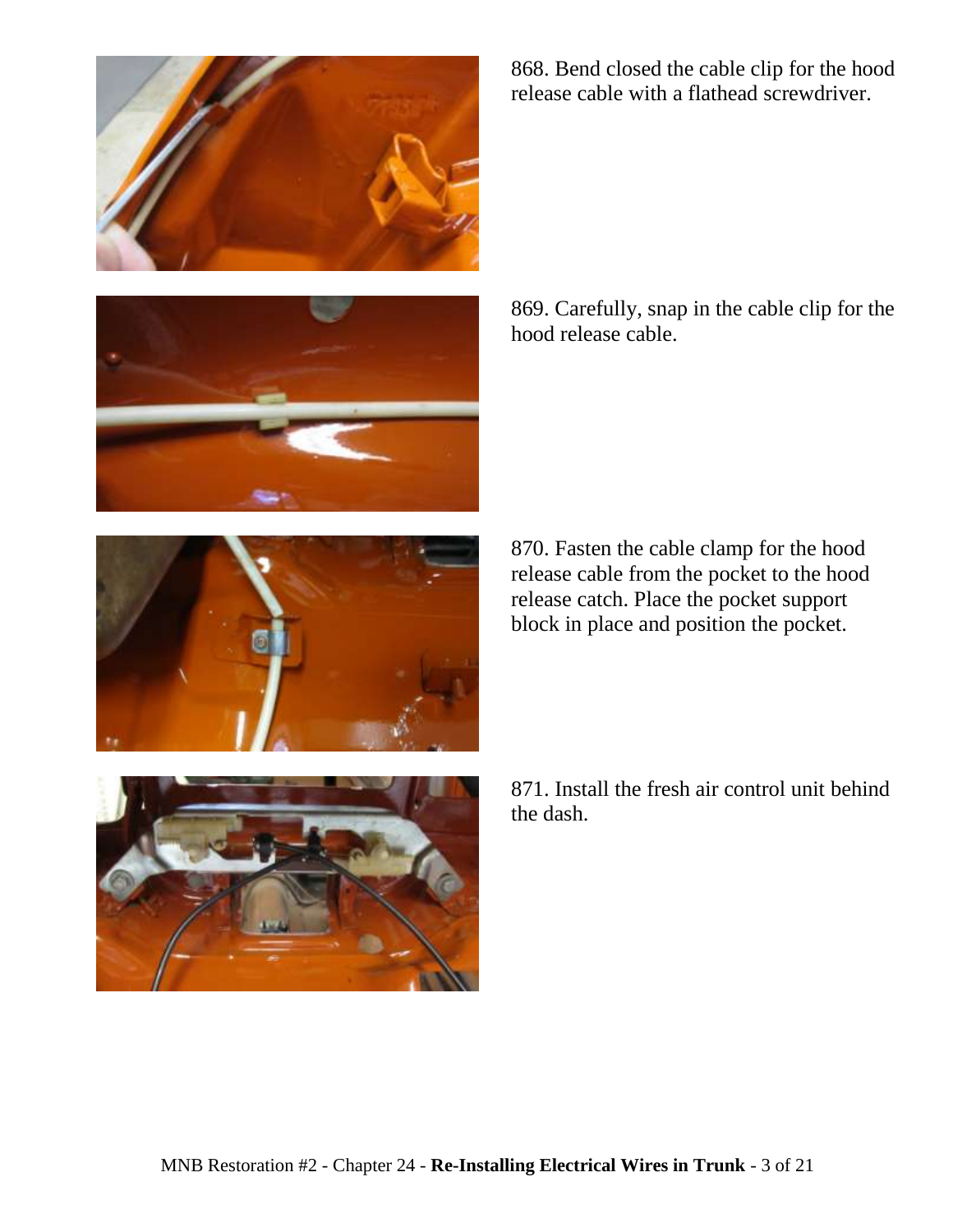



872. Install the retainer rings for the fresh air control knobs.

873. Install the cable unit for the gas tank door opener.

874. Install the vent lines to the gas tank and connect it to the gas tank and the large vent line at the filler tube.

**Parking Wires Headlight Wires**  875. Install the parking light wires and the headlight wires on the right side of the trunk by pushing the wires in from the fender well side.

**Vent Lines** 

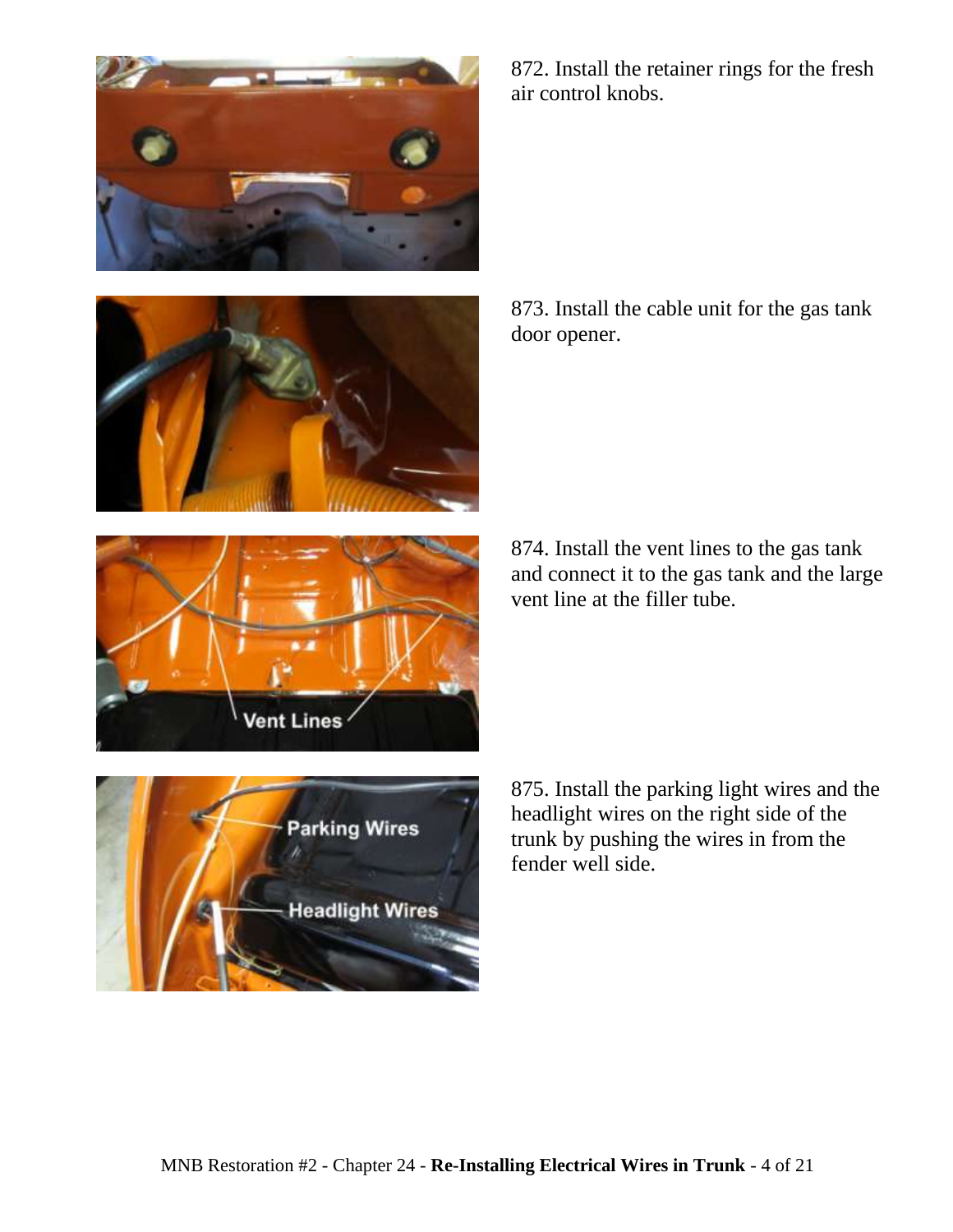

**Parking Wires** Horn Wires **Head Light Wires** 

876. Connect the ground wires for the parking lights and the headlights on the right side of the trunk.

877. Install the parking light wires and the headlight wires on the left side of the trunk by pushing the wires in from the fender well side.

Push the horn wires down through the opening by the brake lines.

878. Connect the ground wires for the parking lights and the headlights on the left side of the trunk.



879. Pull the horn wire out of the access hole on the left front fender well as shown, then slide the horn wire over the horn wire clip.

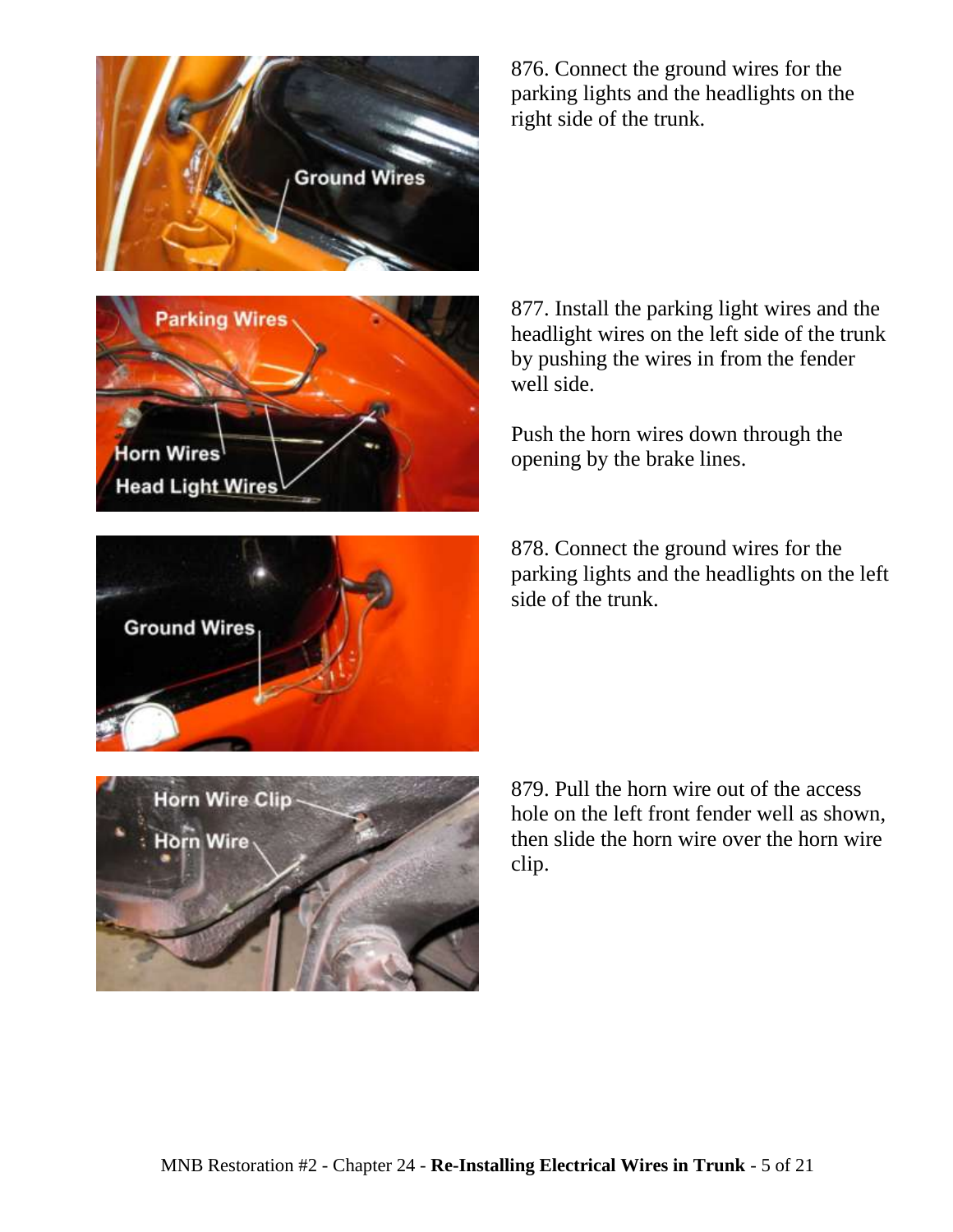







880. Install the emergency flasher switch and wires, shown from inside the car.

881. Emergency flasher switch, shown from inside the trunk.

882. A detailed diagram of the emergency flasher switch, with wire connections shown.

883. A detailed diagram of the emergency flasher relay, with wire connections shown.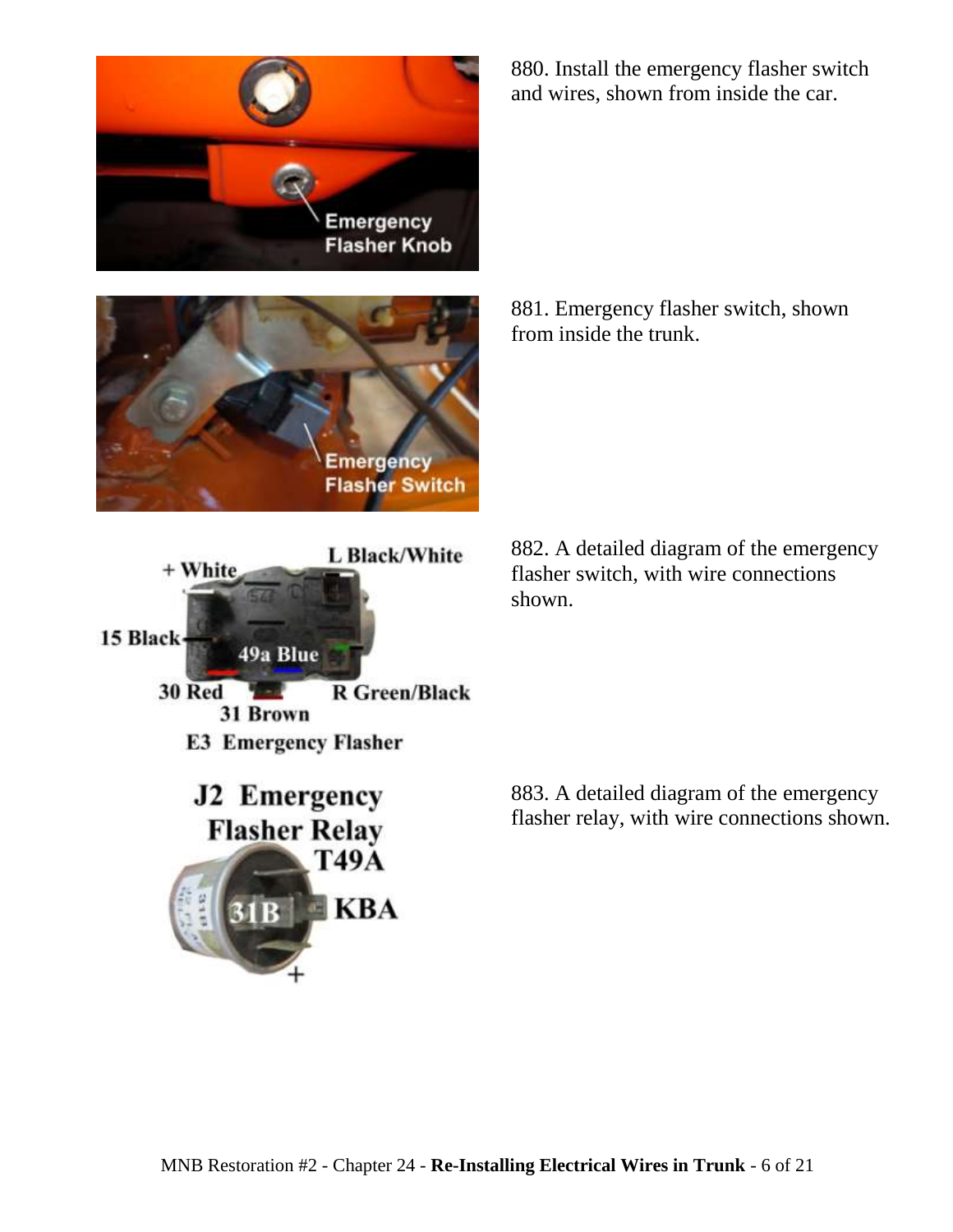







884. Install the light switch and wires, as shown from inside the car.

885. The light switch shown from inside the trunk.

886. A detailed diagram of the light switch with wire connections shown.

887. Install the wiper switch and wires.

A view from inside of the car of the various switch knobs locations.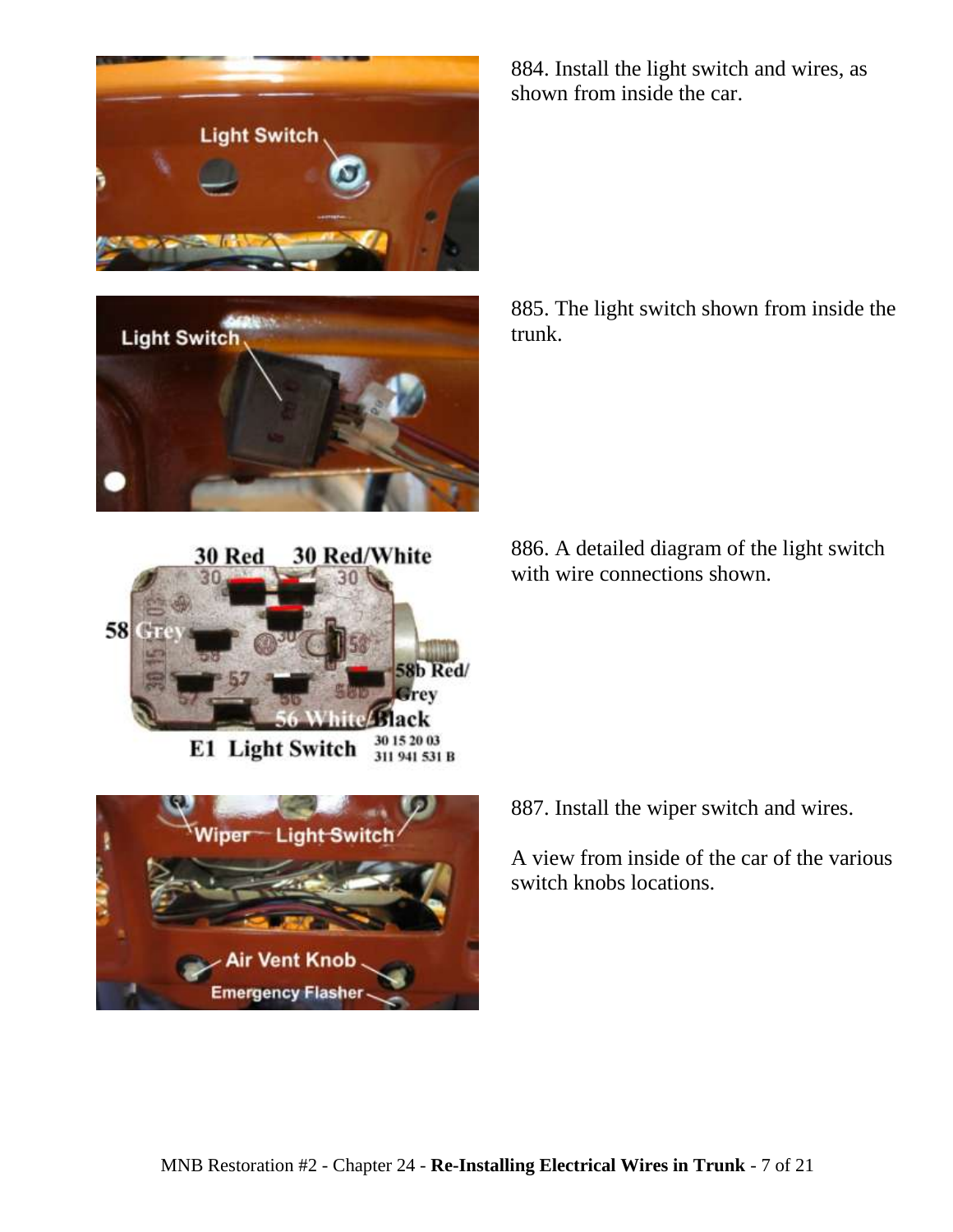



888. A detailed diagram of the wiper switch with, wire connections shown.

889. The light and wiper switch shown from the trunk.







891. Clearly label the new fuse block, as shown.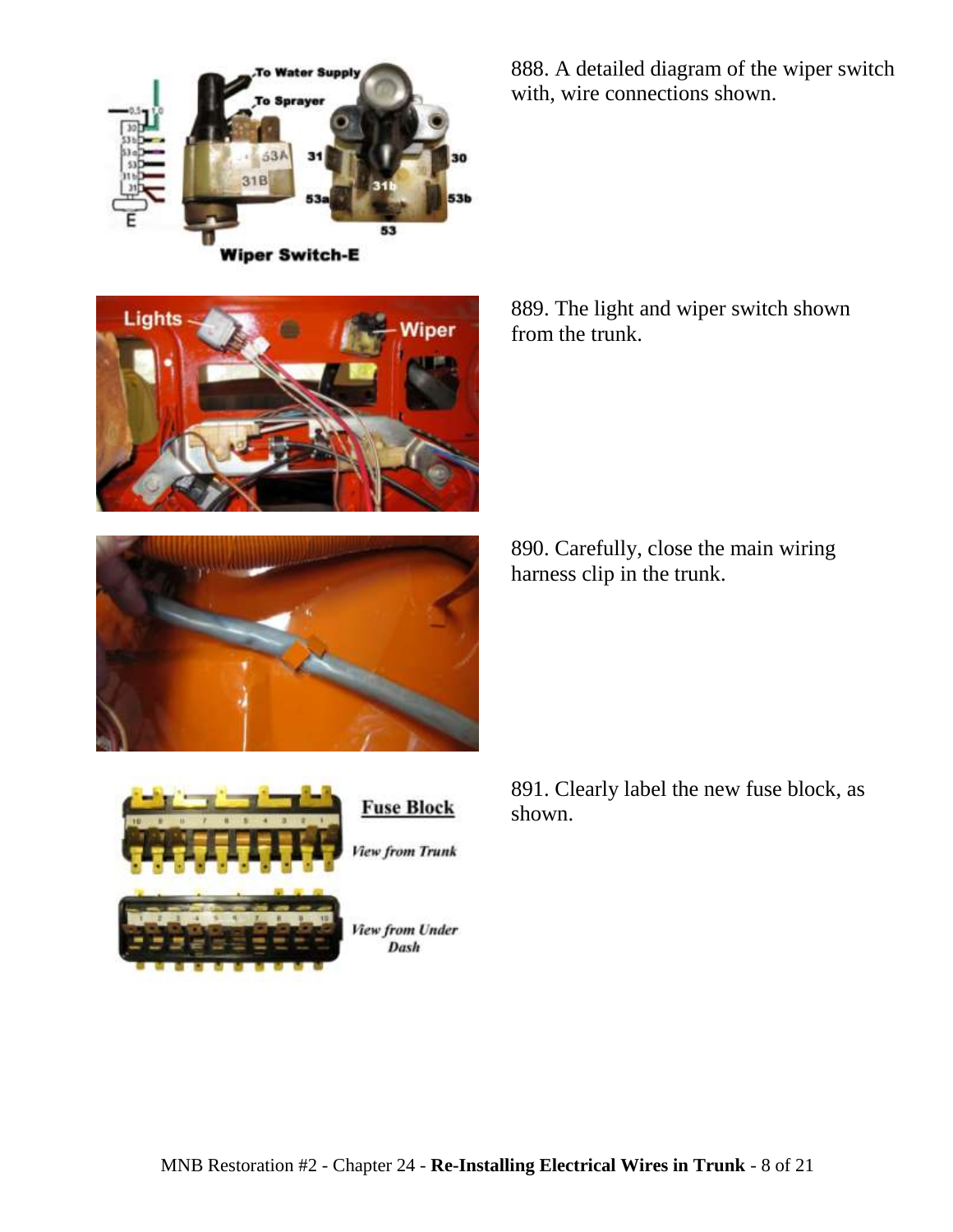## **Fuse Sizes and Locations**

| 1. (8 Amps, Switch)                     | 4. (8 Amps)                                | 8. (8 Amps)                                                                                   |
|-----------------------------------------|--------------------------------------------|-----------------------------------------------------------------------------------------------|
| Turn Signal, Horn,<br><b>Fuel Gauge</b> | <b>Right High Beam</b><br>5. (8 Amps)      | <b>Right Parking &amp;</b><br>Side Marker Light &<br>Right Tail Light,<br>License Plate Light |
| 2. (8 Amps)                             | <b>Left Low Beam</b>                       |                                                                                               |
| Wipers, Stop Lights, 6. (8 Amps)        |                                            |                                                                                               |
| <b>Brake Warning</b>                    | <b>Right Low Beam</b>                      | 9. (8 Amps)                                                                                   |
| Light                                   | 7. (8 Amps)                                | Interior Light,                                                                               |
| 3. (8 Amps)                             | <b>Buzzer Alarm</b><br>Left Parking & Side |                                                                                               |
| Left High Beam,                         | Marker Light & Left                        |                                                                                               |
| <b>High Beam Warning</b>                | <b>Tail Light</b>                          | 10. (8 Amps)                                                                                  |
| Light                                   |                                            | <b>Emergency Flasher</b>                                                                      |



Clip View from Trunk



892. A detailed of the fuse size and location.

*Note: MNB added accessory gauges not shown. See step 912.*

893. Insert new 8 amps fuses.

894. As shown for the trunk, install the fuse block with the fuse block clip.

895. Clean the paint off the body ground connectors with a wire brush on a hand grinder.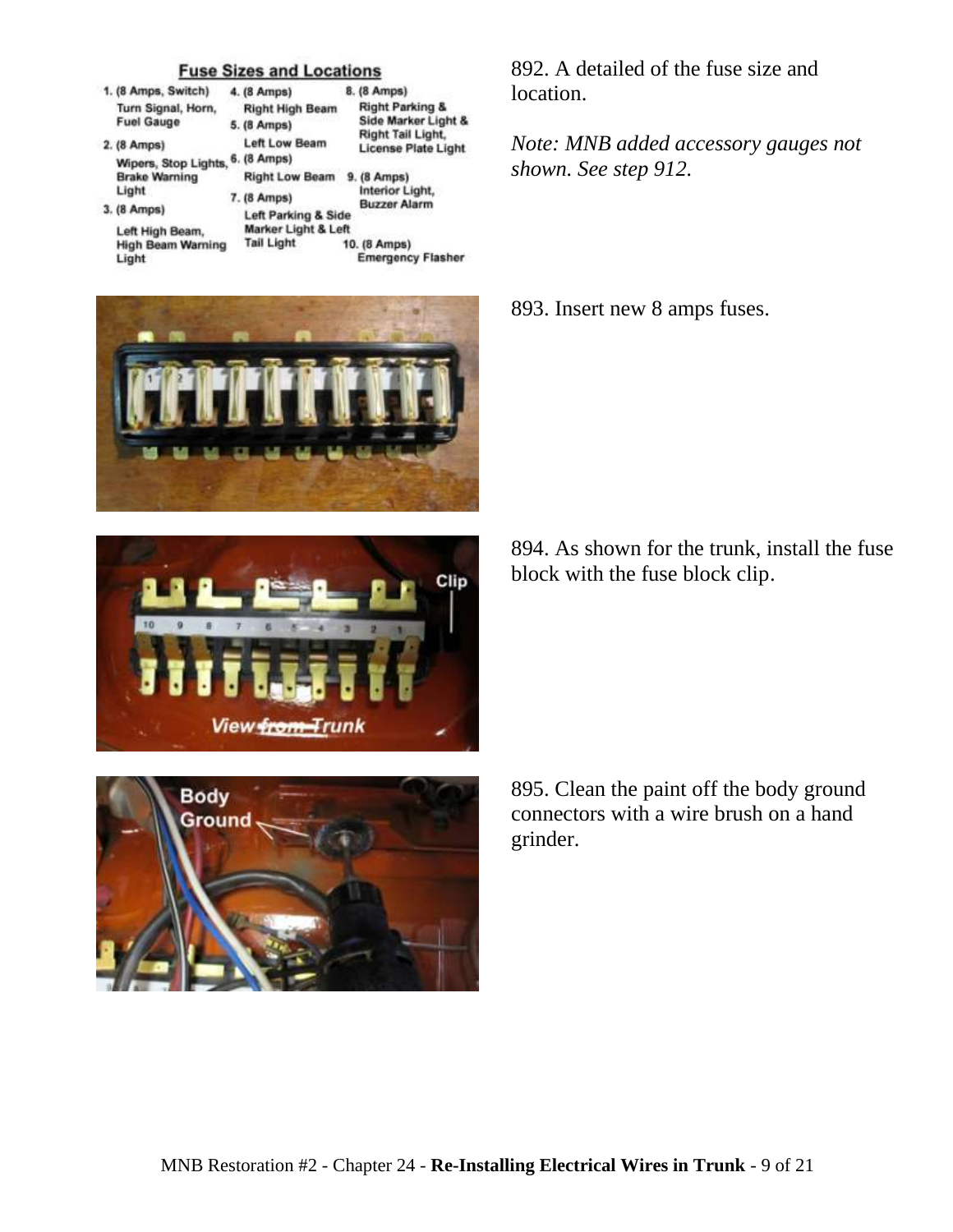12 Volt **Accessories** 





**Ignition Key Warning Buzzer - H5** 

К2 **Speedometer Wiring**  896. Install the 12 volt accessory plug under the dash.

897. Install the ignition key buzzer in the trunk, as shown.

898. A detailed of the ignition key warning buzzer, with wire connections shown.

899. Install the speedometer and connect the appropriate wires, as shown.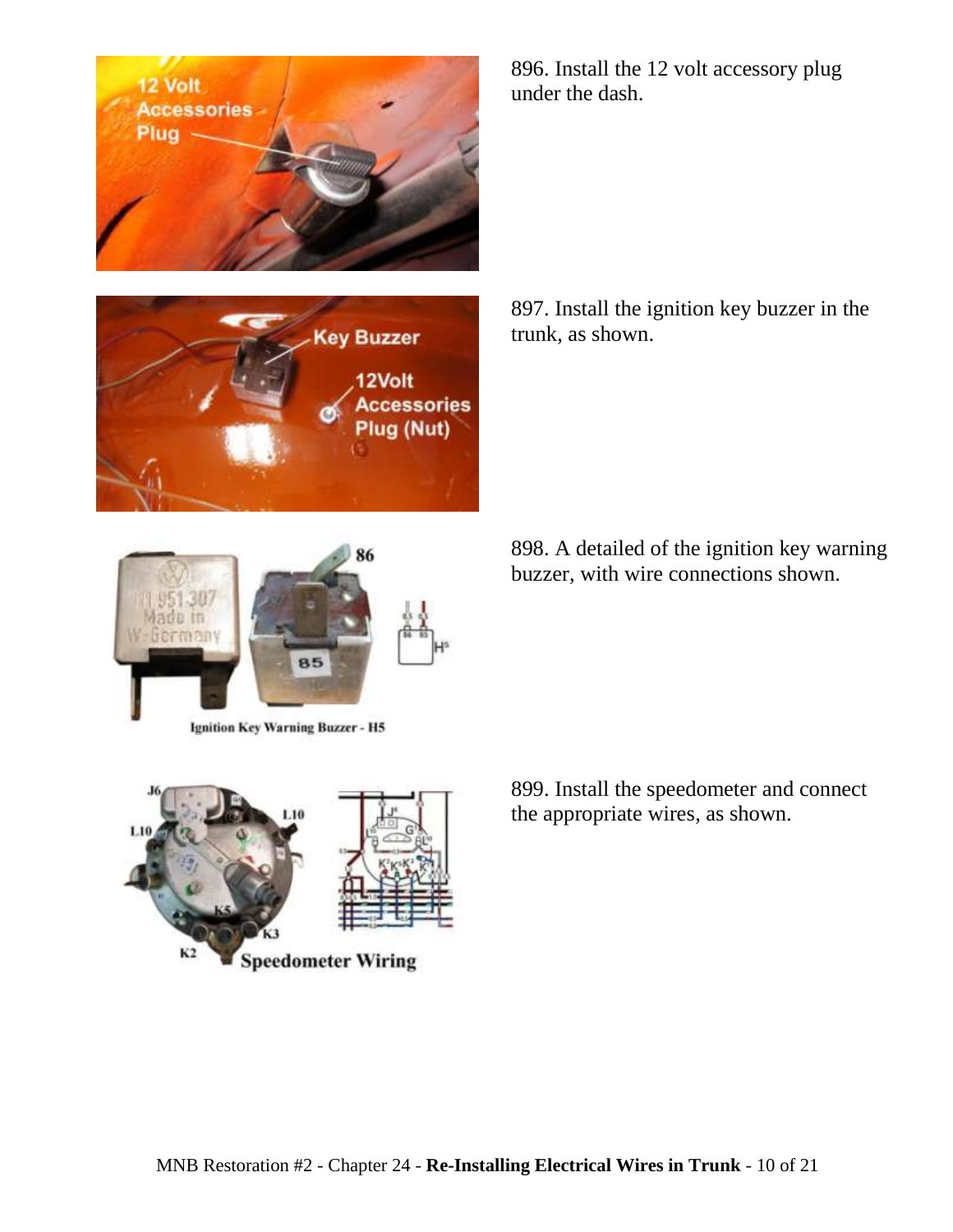







900. View of the trunk at this point in time.

*(Work on this Section - 6 Hours)*

901. Install Connector "A" - Brake Light

902. Install Connector "B"- Brake Light

903. Install Connector "C" - Flasher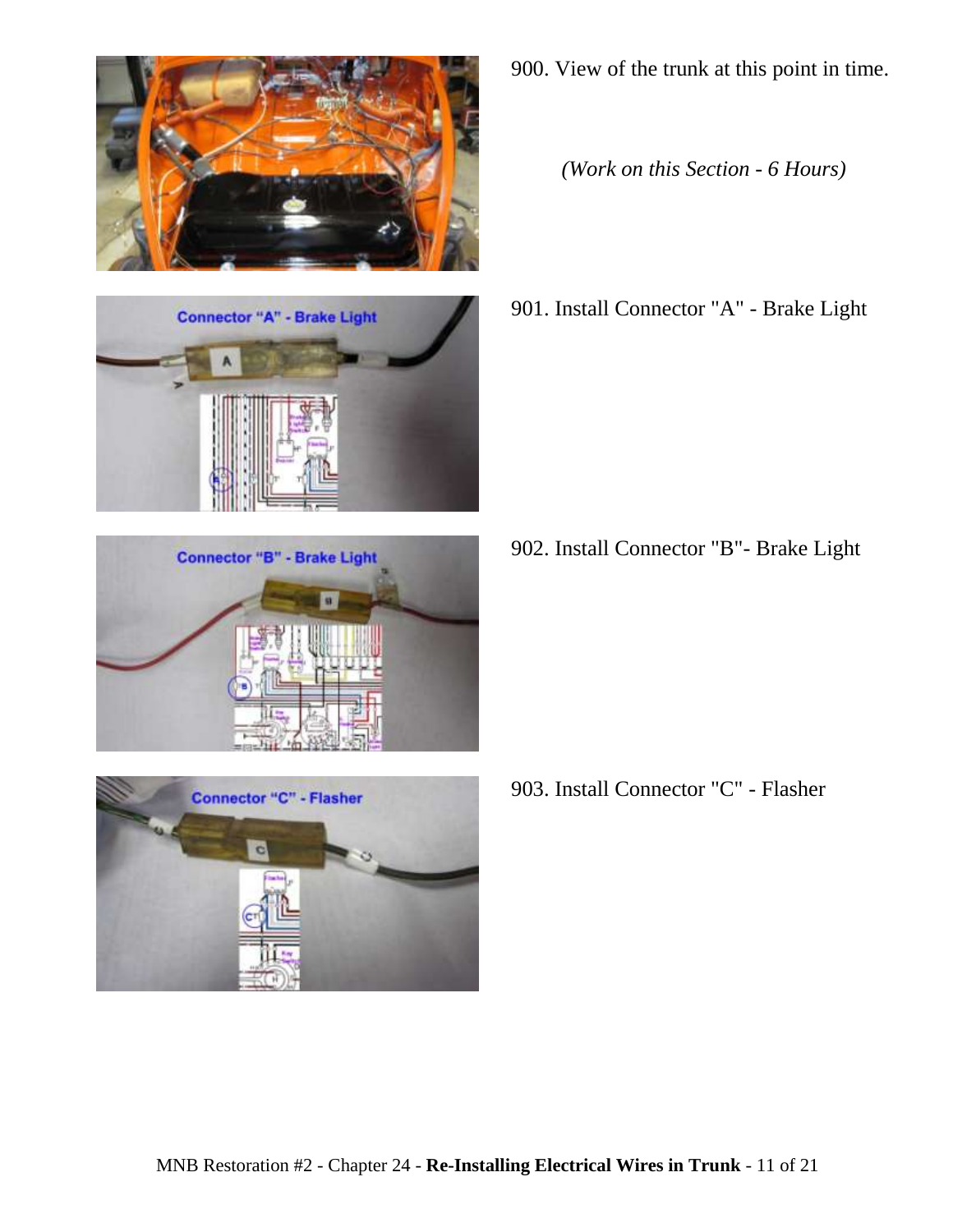





905. Install Connector "E" - Right Parking Light

906. Install Connector "F" - Switch Power

- **Connector "G" Buzzer** G
- 907. Install Connector "G" Key Buzzer

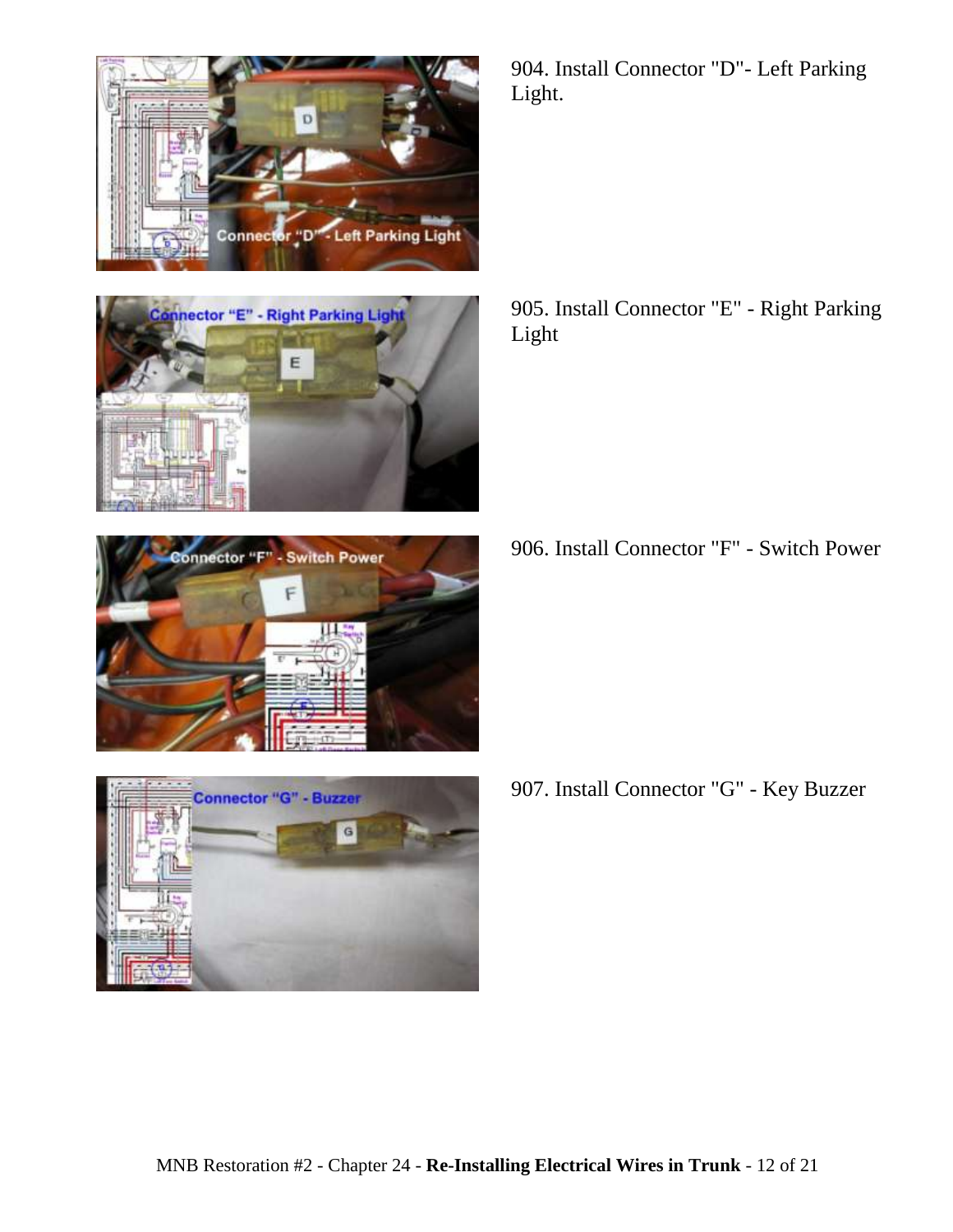







910. Install the dash then install the brake dash light. *Note: To install the dash, reverse the removal process shown in chapter 4, step 94.*

After the dash is installed, install the gauges face plates and then the accessories gauges.

911. View of trunk at this point in time.

*(Work on this Section - 6 Hours)*



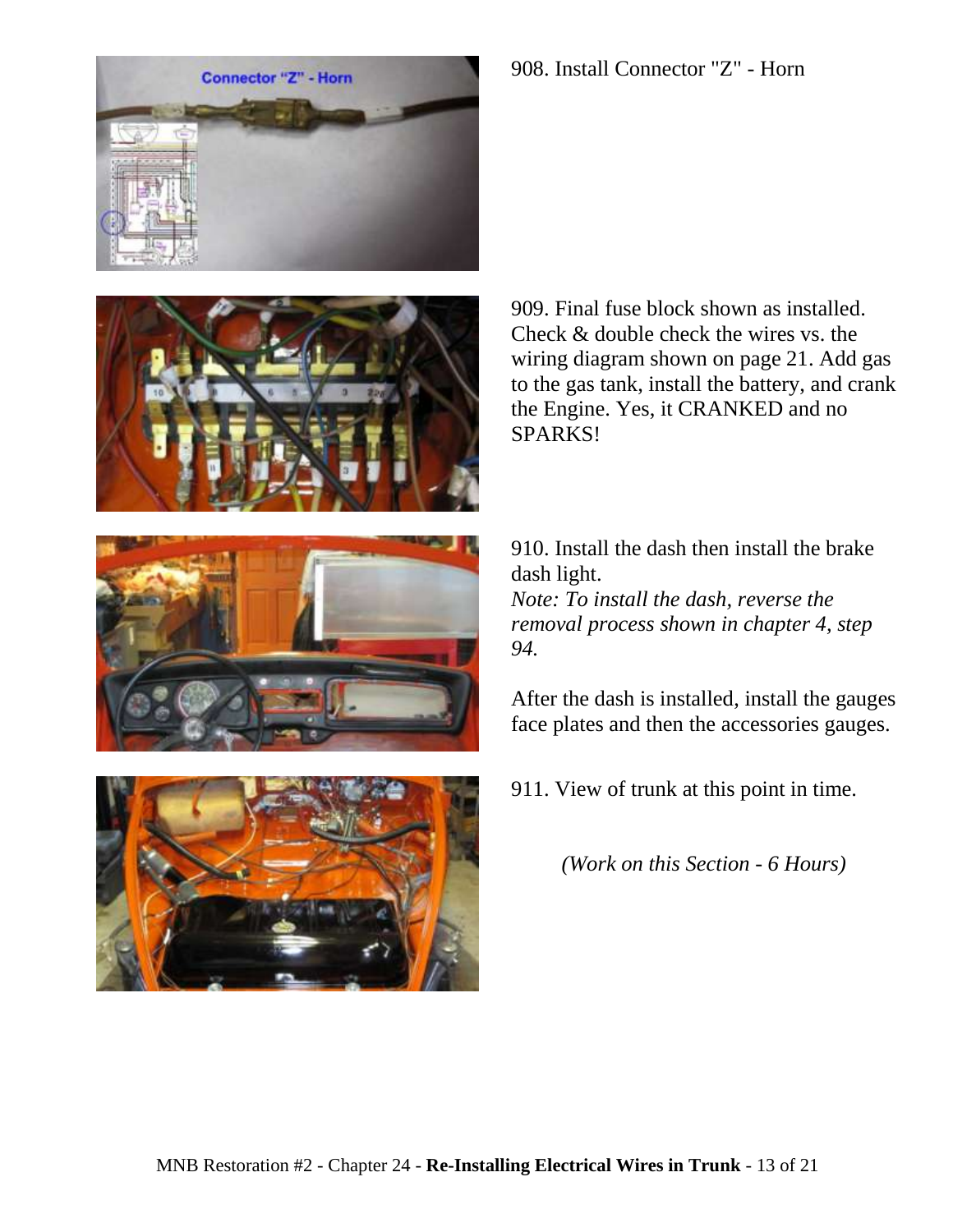

912. Install the accessory gauge wires.



913. Install the dimmer relay and post.



**J** Dimmer Relay







*(Work on this Section - 3 Hours)*

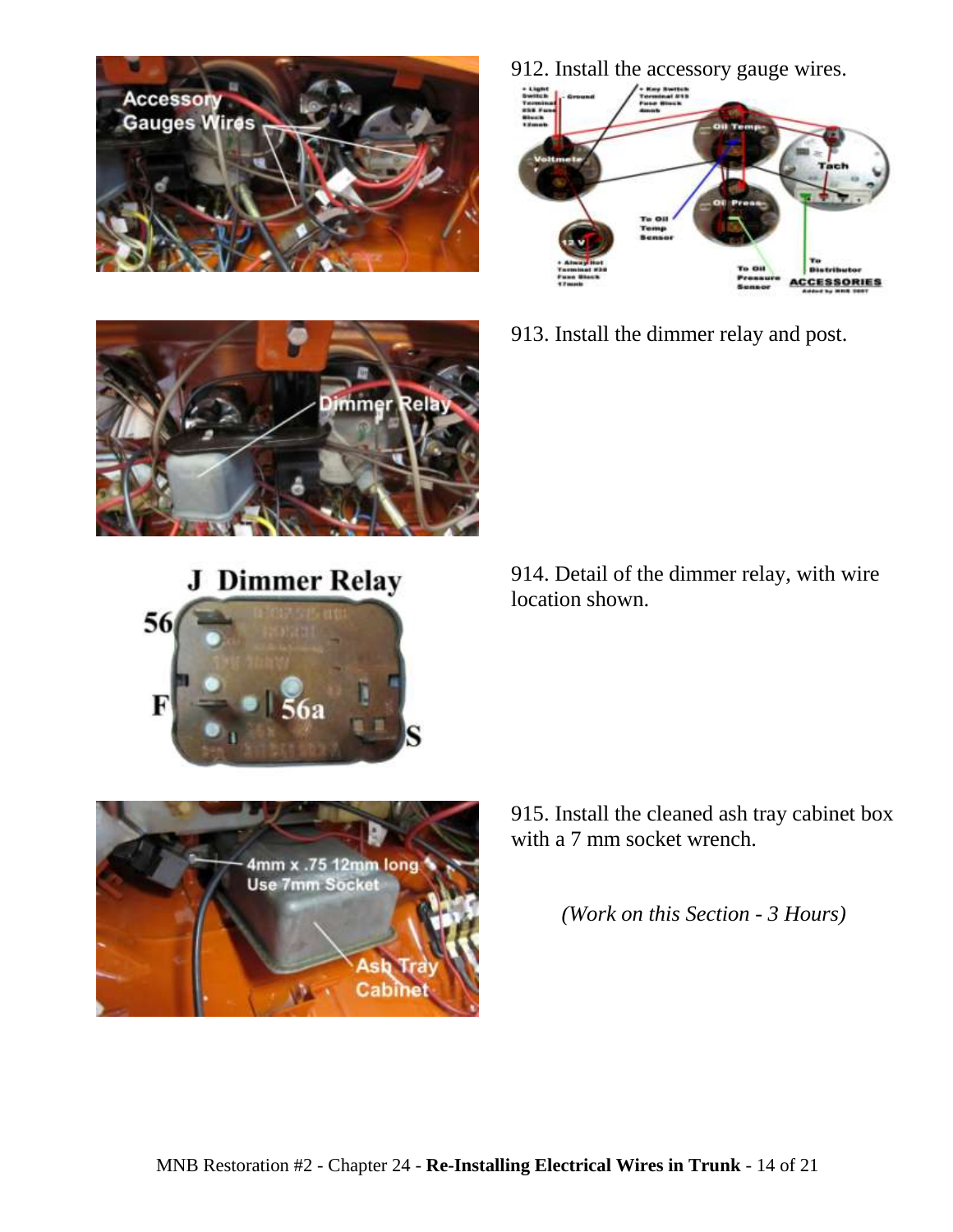







916. Clean the wiper assembly and paint any paintable parts.

917. Wiper assembly shown before rehab.

918. Wiper assembly shown put back together after rehab.

919. Install new rubber grommets in wiper arm holes.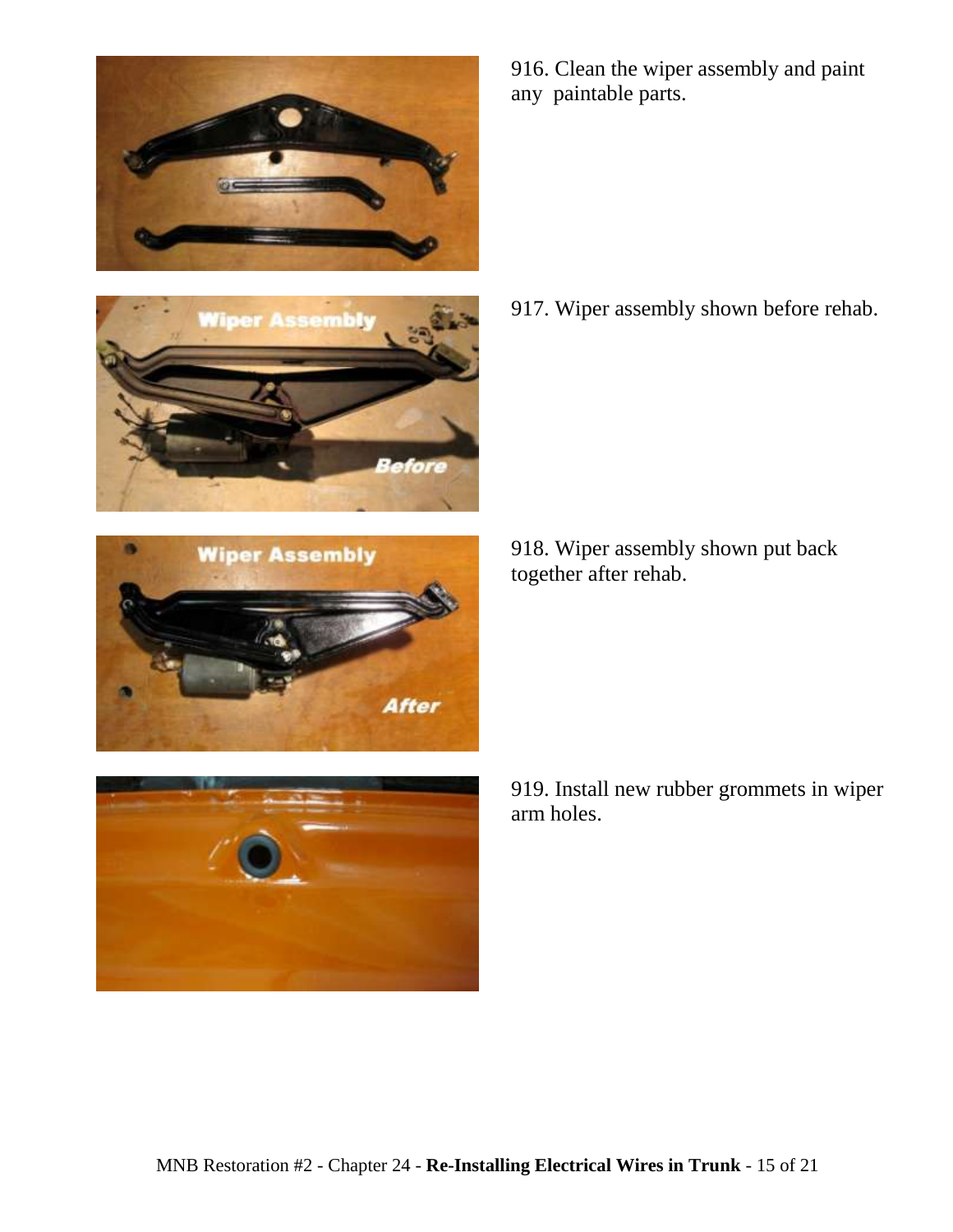



920. Install the wiper assembly by pushing up in the trunk and out the wiper arm holes.

921. Insert the washer and nut on each wiper arm.

922. Carefully, tighten the wiper nut with a 18mm wrench, but don't mess up that paint job.



923. With a 10mm wrench connect the wiper motor to the car body then connect the electrical wires between the wiper motor and wiper switch, as shown below.

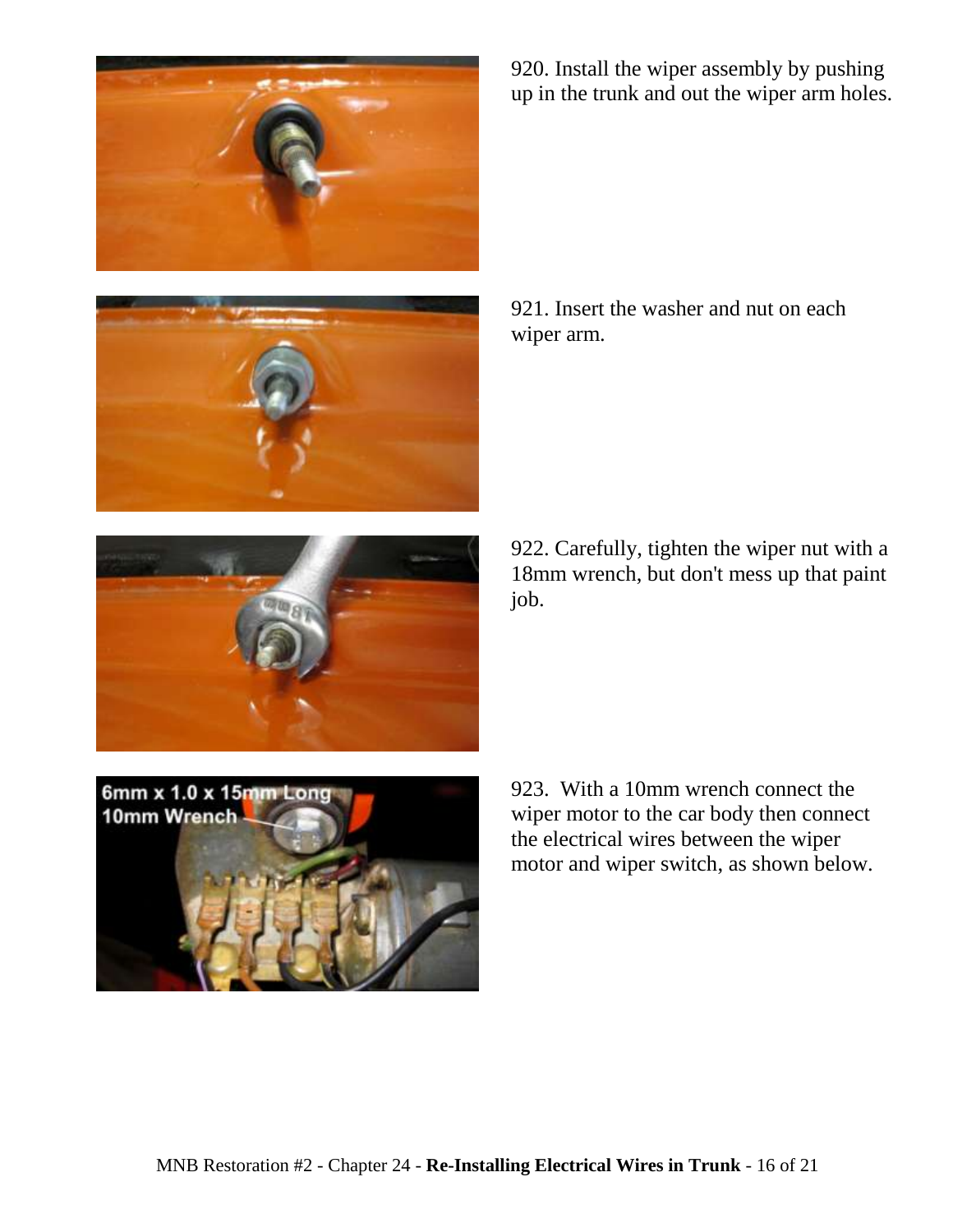

924. Connect the electrical wires to the wiper switch, then connect the rubber hose from the switch to the sprayer nozzle and from the switch to the water supply tank, as shown.

later Supply 53A  $31B$ 53 **Wiper Switch-E** 

hose connection shown.

925. A detailed diagram of the wiper switch, with wire connection and rubber



926. Route the supply line to the windshield washer tank location as shown.



927. Use a 13 MM socket and install the hood support arms top bolt.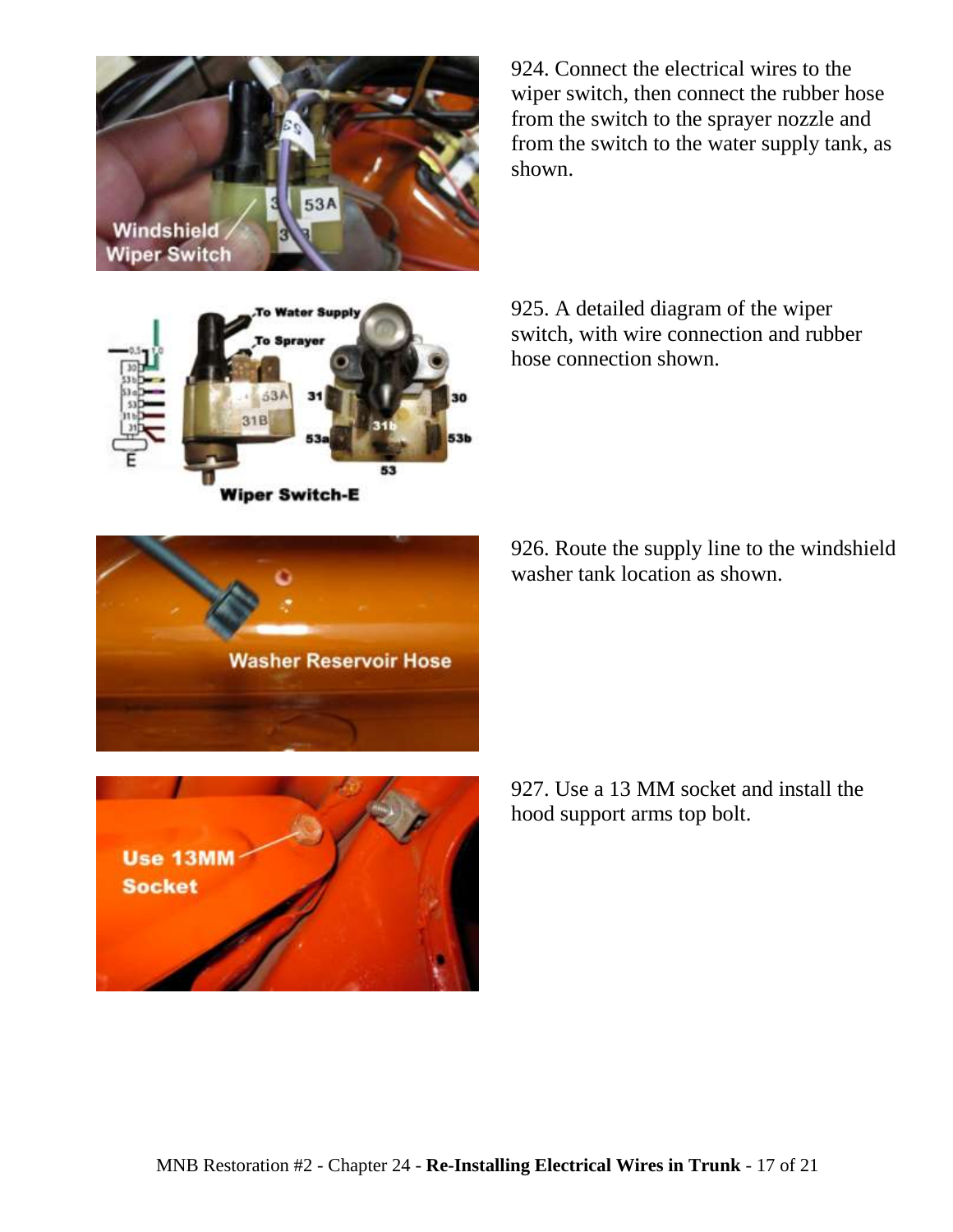





929. Install the spring cover over the hood support springs.

930. Be careful when depressing the spring supported arm. I learned this the hard way.

*(Work on this Section - 2 Hours)*







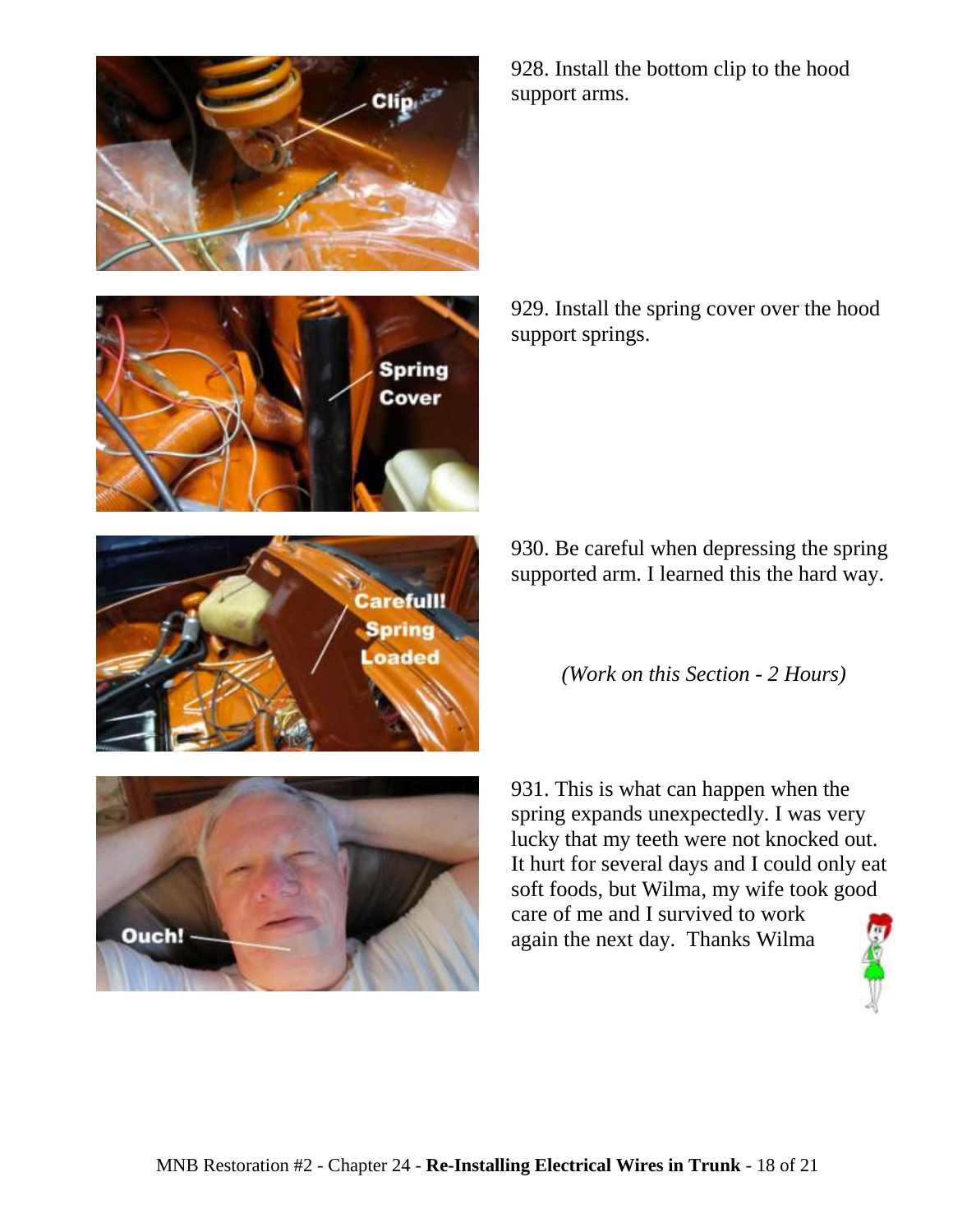



Use

**10MM Socket** 

Cowl

**Vent Drain** 



933. Install the cowl fresh air vent and connect the hoses, as shown.

934. With a 10MM socket install the cowl fresh air vent drain, as shown.



935. Extend the drain to the opening above the gas tank.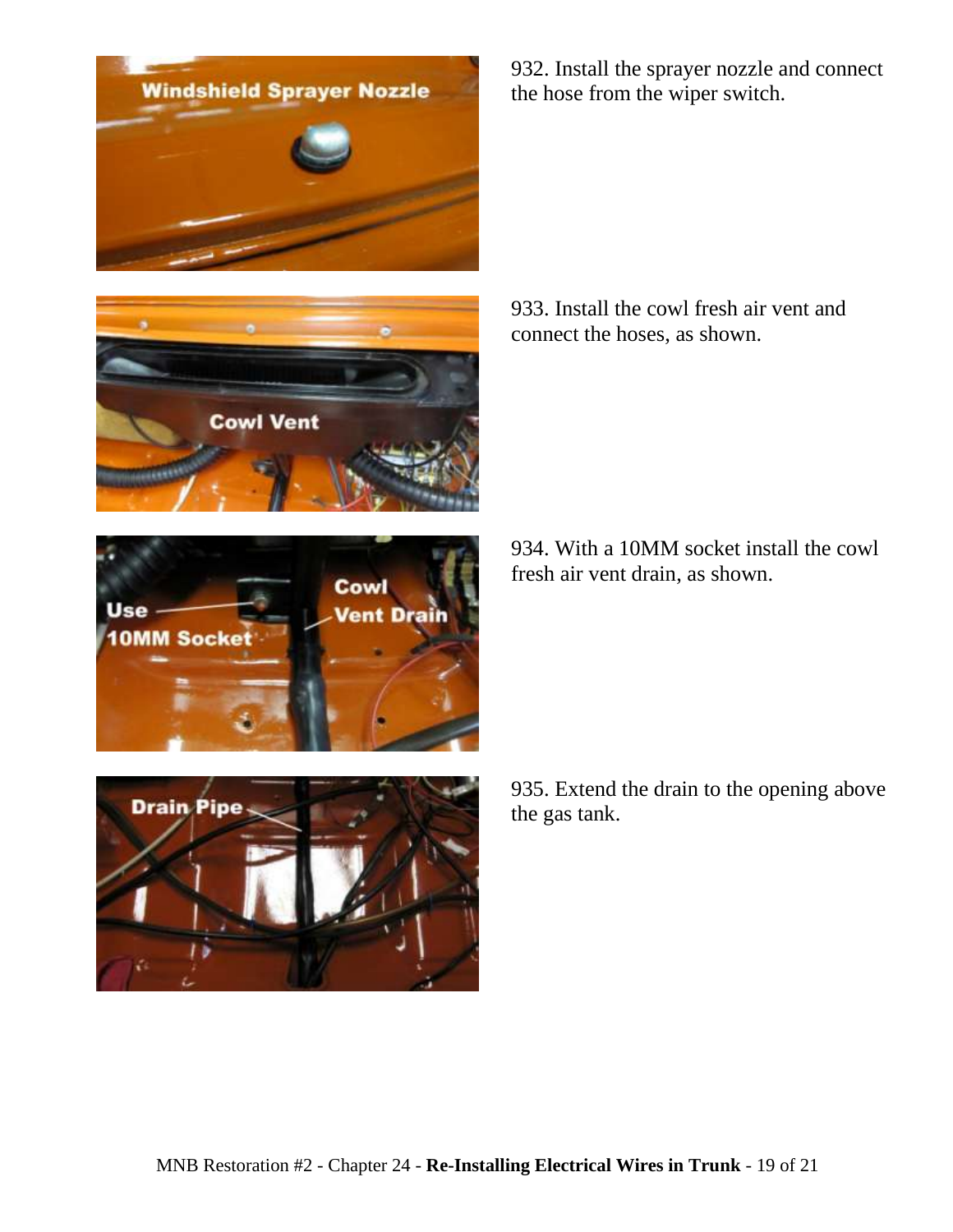



936. Install a new vent gasket on the fresh air vent box.

937. Cut out a floor mat to size to protect the spare tire area.

938. The electrical re-installation is now complete. All that is needed is to install the radio, speakers and the trunk lid.



939. Final close up view of the trunk.

*Work on this section - 1 hour Work on this chapter - 20 hours Total hours - 392*